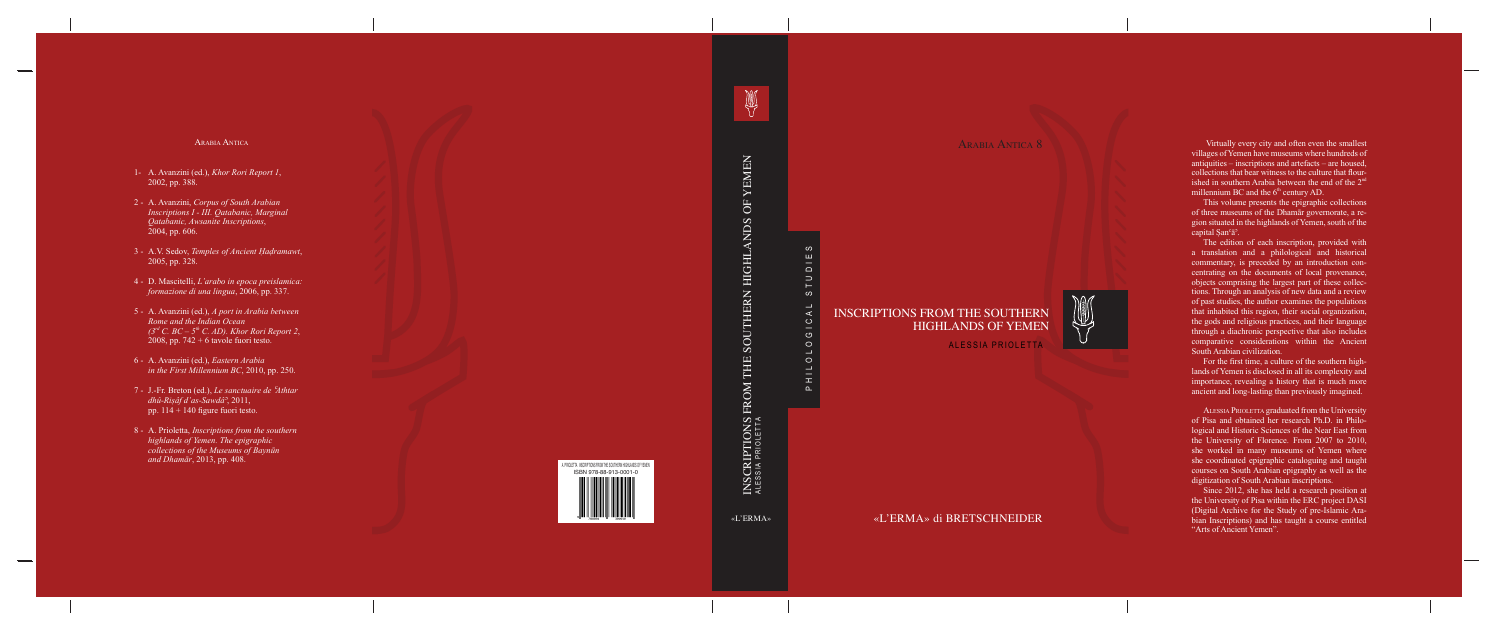ARABIA ANTICA 8 Philological Studies

collana diretta da Alessandra Avanzini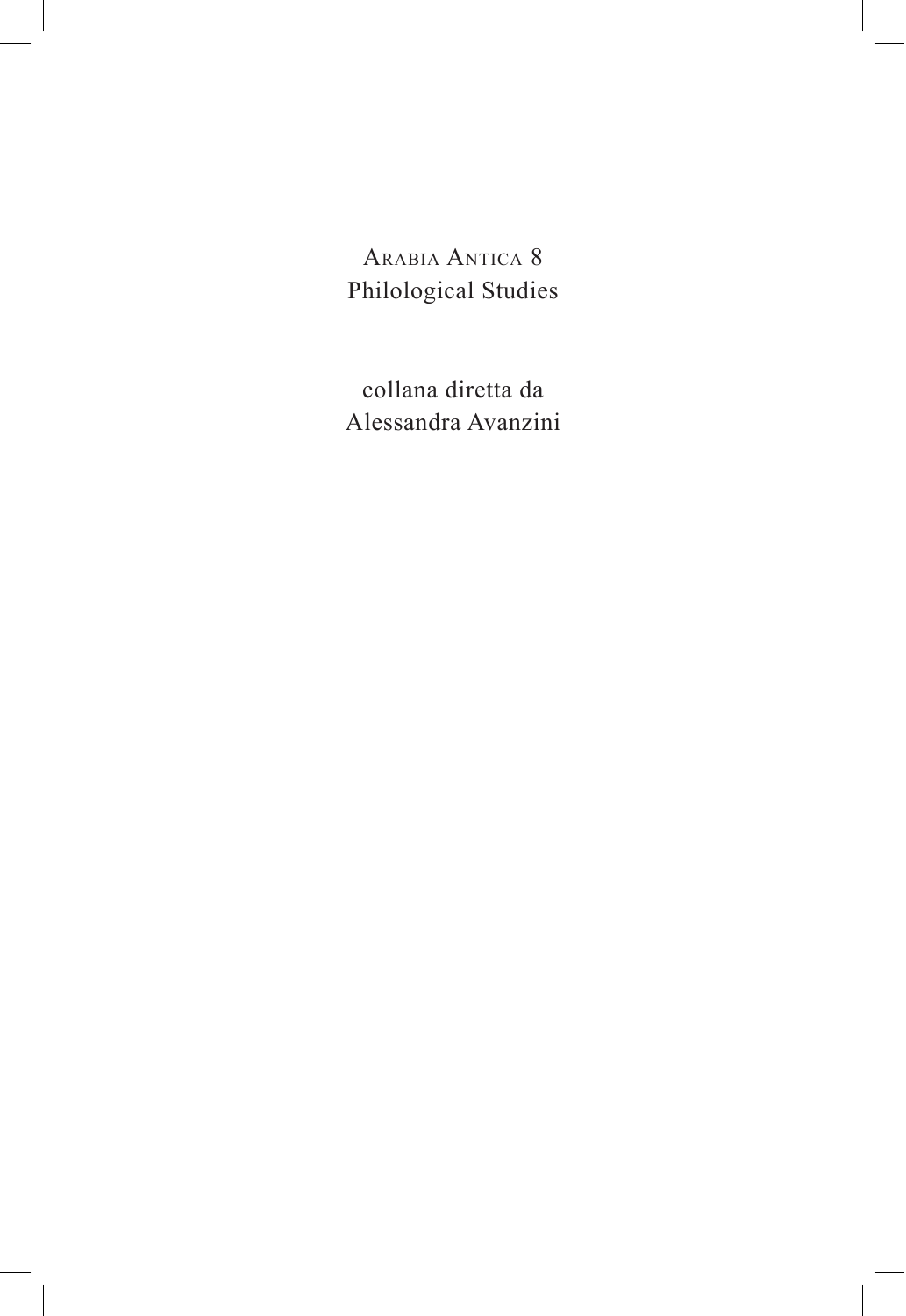*to my father and my mother*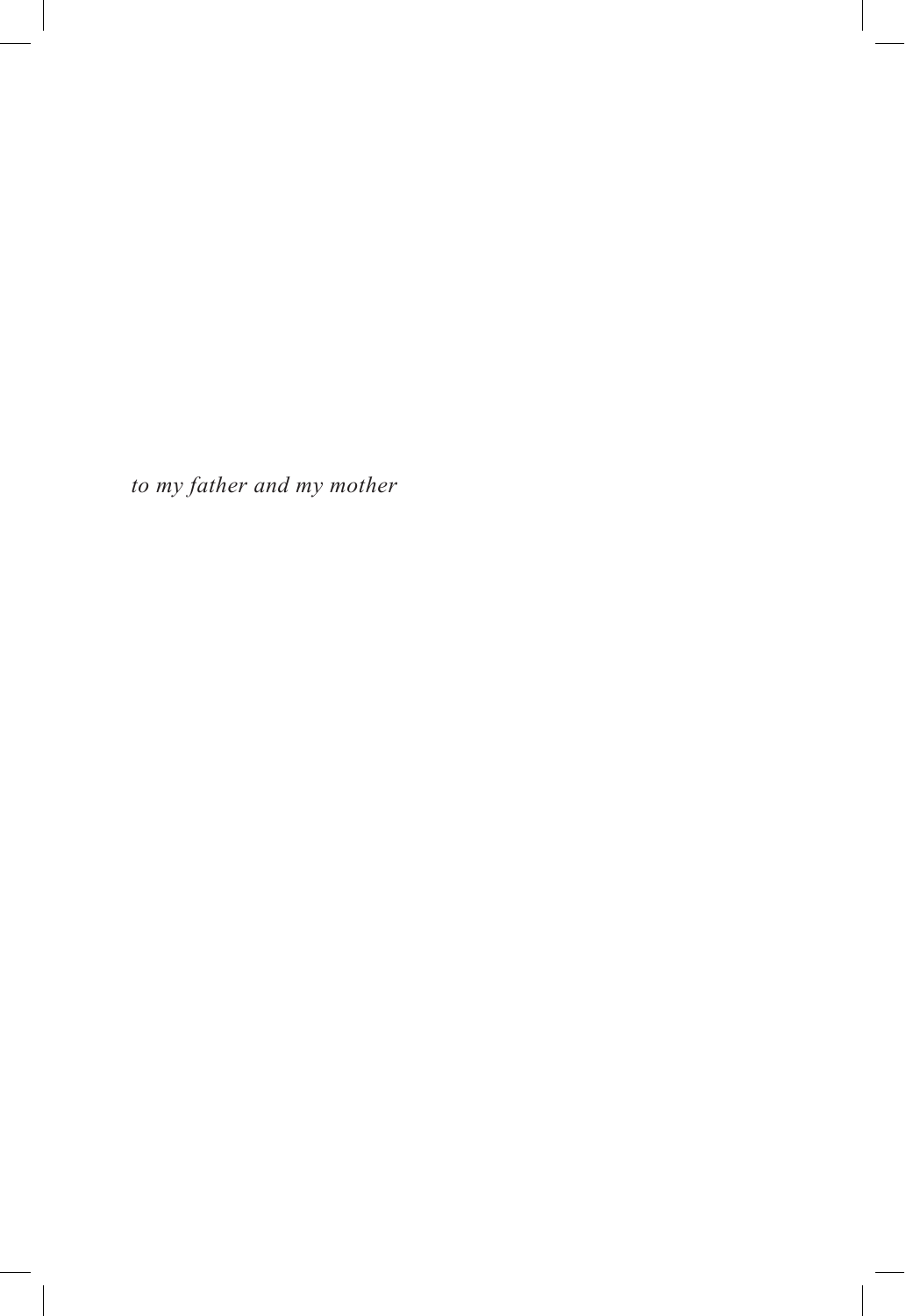Alessia Prioletta

# **INSCRIPTIONS FROM** THE SOUTHERN HIGHLANDS OF YEMEN

The Epigraphic Collections of the Museums of Baynūn and Dhamār

«L'ERMA» di BRETSCHNEIDER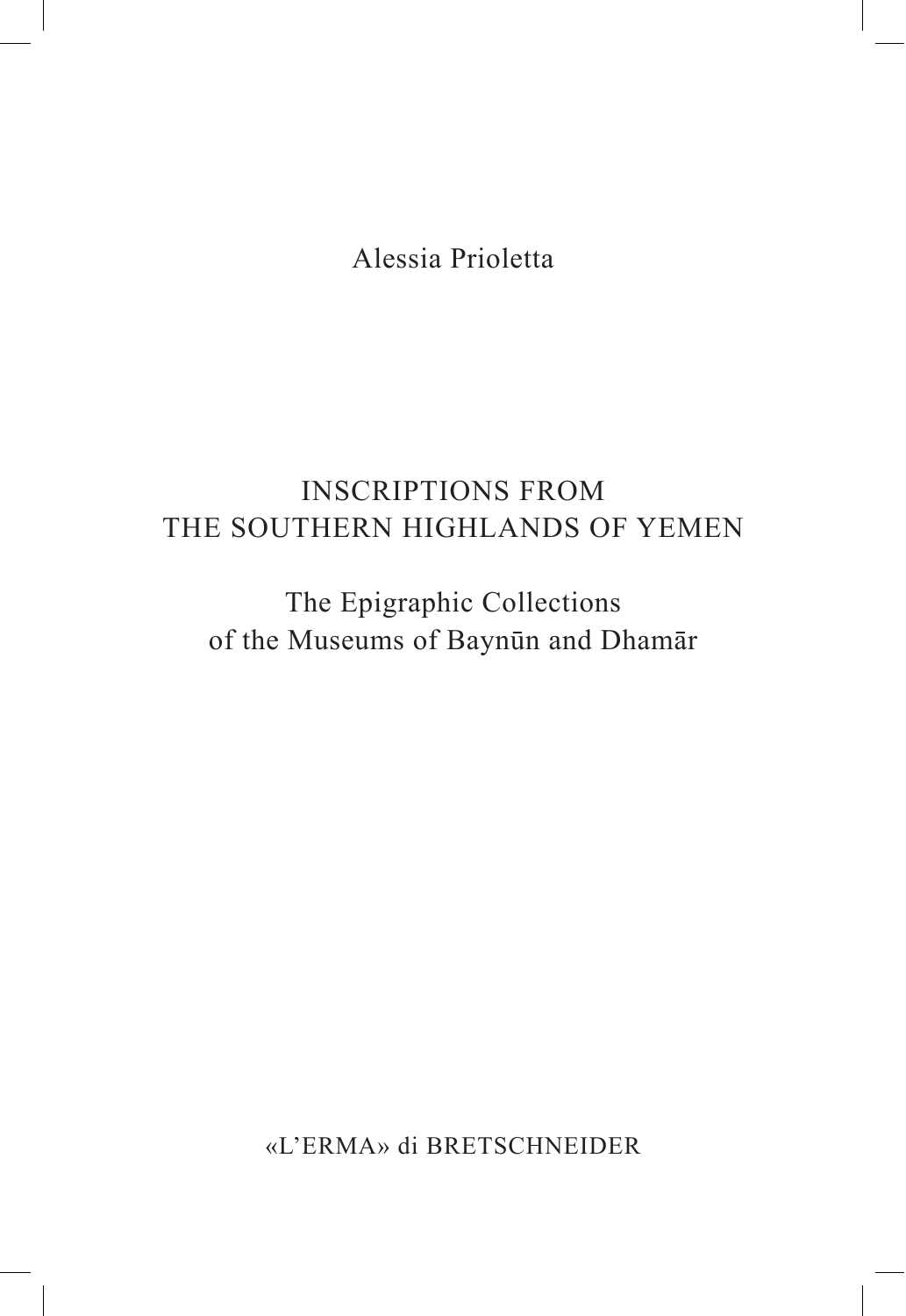#### Alessia Prioletta

### *Inscriptions from the southern highlands of Yemen. The epigraphic collections of the museums of Baynūn and Dhamār*

Redazione e impaginazione a cura di Alessandra Lombardi

### © Copyright 2013 «L'ERMA» di BRETSCHNEIDER Via Cassiodoro, 19 – 00193 Roma

### Tutti i diritti riservati. È vietata la riproduzione di testi e illustrazioni senza il permesso scritto dell'Editore

#### **Prioletta Alessia,**

Inscriptions from the southern highlands of Yemen. The epigraphic collections of the museums of Baynūn and Dhamār / Alessia Prioletta - Roma : «L'ERMA» di BRETSCHNEIDER, 2013. - 408 p. : ill ; 22 cm. - (Arabia Antica : 8) ISBN 978-88-913-0001-0 (brossura) ISBN 978-88-913-0004-1 (pdf)

CDD 953 1. Epigrafia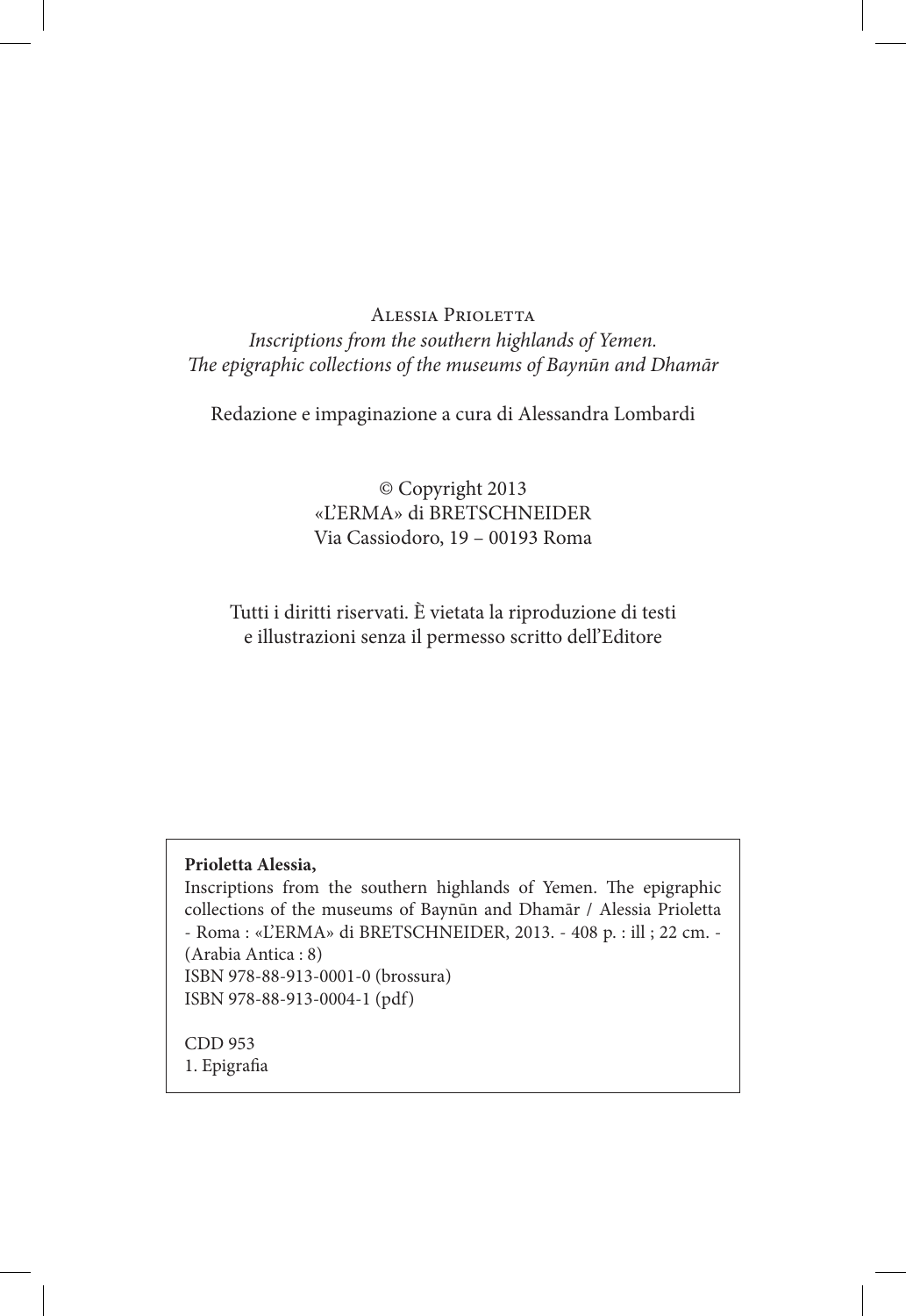# INDEX

| Editor's Preface                 |    |
|----------------------------------|----|
| <b>ACKNOWLEDGMENTS</b>           |    |
| <b>ABBREVIATIONS AND SYMBOLS</b> | 10 |
| FOREWORD                         |    |

### **INTRODUCTION**

| I. Inscriptions from the region of Dhamar                   |    |
|-------------------------------------------------------------|----|
| Previous studies and field research                         | 15 |
| The region of Dhamār during pre-Islamic times               | 22 |
| Tribes and clans                                            | 29 |
| Society                                                     | 36 |
| Religion                                                    | 40 |
| Language                                                    | 45 |
| A new history of the region of Dhamar based on inscriptions | 51 |
| II. Inscriptions from other regions of Yemen                |    |
| al-Jawf                                                     | 71 |
| <i><b>Oatabān</b></i>                                       | 73 |
| Zafār                                                       | 74 |
|                                                             |    |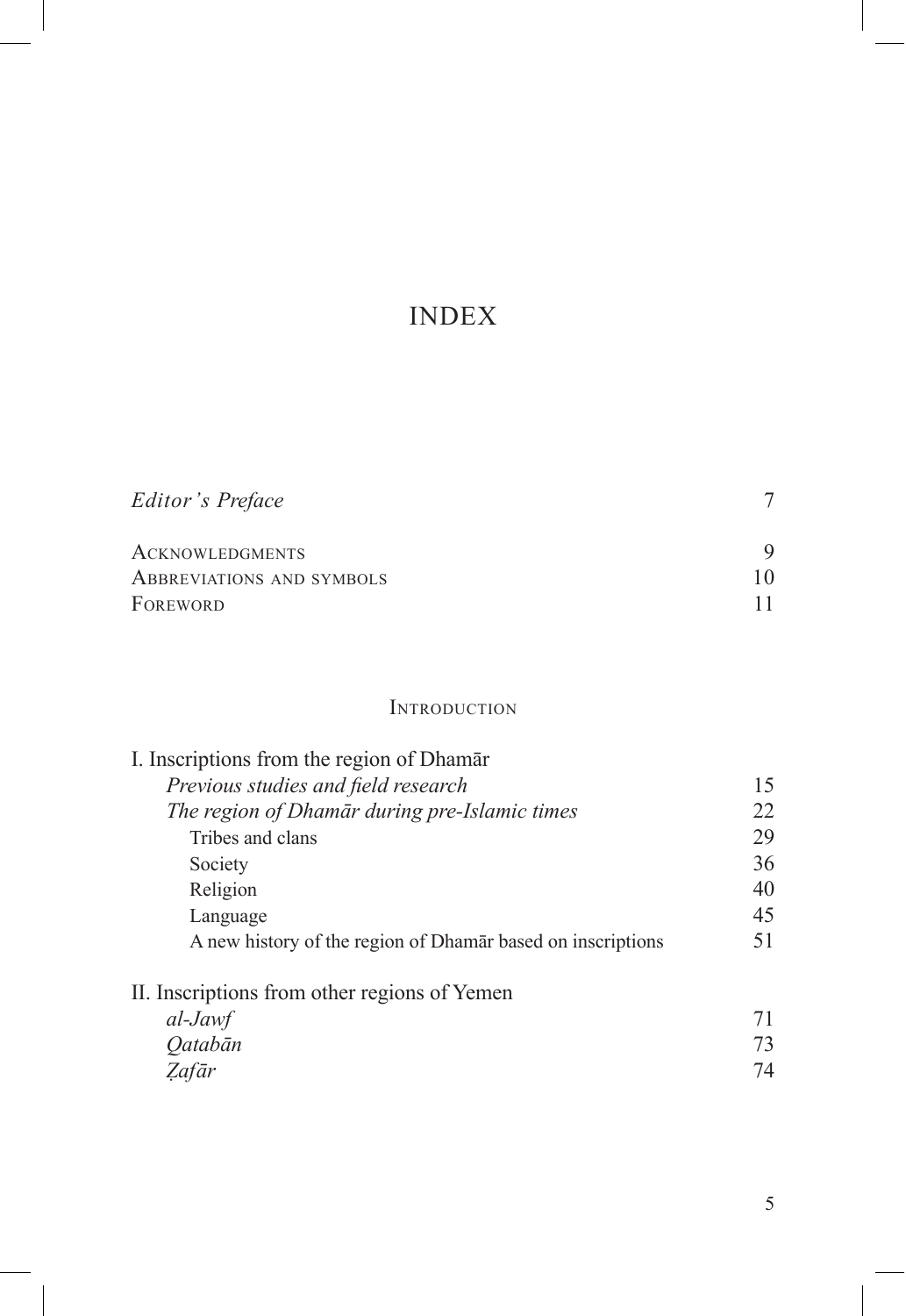### THE MUSEUM OF BAYNŪN

| Chapter $1$ – Construction inscriptions           | 77  |
|---------------------------------------------------|-----|
| Minor fragments                                   | 89  |
| Chapter $2$ – Dedicatory texts                    | 105 |
| Minaic and Qatabanic inscriptions                 | 119 |
| Chapter $3$ – Onomastics                          | 131 |
| Chapter 4 – Minor fragments of uncertain typology | 155 |

### THE REGIONAL MUSEUM OF DHAMAR

| Chapter $1$ – Construction inscriptions             | 181 |
|-----------------------------------------------------|-----|
| Minor fragments                                     | 194 |
| Chapter $2$ – Dedicatory inscriptions               | 205 |
| Minaic inscriptions                                 | 220 |
| Chapter $3$ – Commemorative inscription             | 243 |
| Chapter $4$ – Onomastics                            | 245 |
| Chapter $5 -$ Minor fragments of uncertain typology | 267 |
| Chapter 6 – Inscribed bronze objects                | 293 |
| Chapter 7 – Inscribed pottery vessels and figurines | 313 |

### THE UNIVERSITY MUSEUM OF DHAMAR

| Chapter $1 -$ Major inscriptions | 321 |
|----------------------------------|-----|
| Chapter $2 -$ Minor fragments    | 331 |
| Chapter $3 -$ Onomastics         | 337 |

| BIBLIOGRAPHY                                | 353 |
|---------------------------------------------|-----|
| <b>CONCORDANCES</b>                         | 377 |
| <b>INDEX OF PROPER NAMES</b>                | 381 |
| INDEX OF WORDS                              | 388 |
| CITED INSCRIPTIONS AND RELATED BIBLIOGRAPHY | 399 |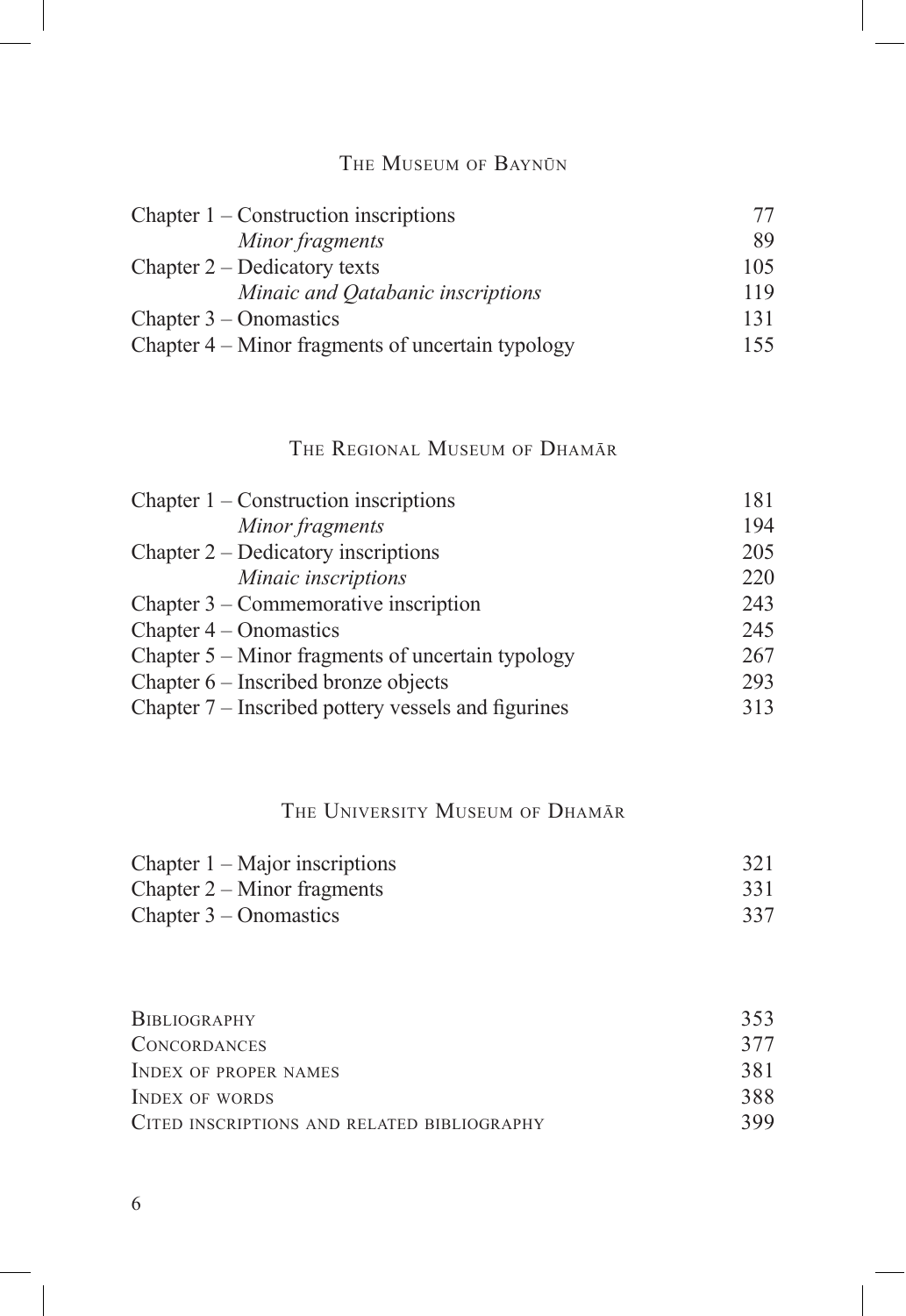# *Editor's Preface*

There are various reasons why I am particularly pleased to see the publication of this book by Alessia Prioletta in the series Arabia Antica. It represents the first volume by one of my former students, who attended my lectures at the University of Pisa and chose me as her thesis advisor when she was studying for her doctoral degree at the University of Florence. Subsequently, she has been a close collaborator and the moving force behind many of the projects undertaken by our group in recent years.

Furthermore. I may say that the region of Dhamar, which is the focus of her research, has occupied a very important place in my work and my life. It was the first area of Yemen that I had the opportunity to visit, at the beginning of the 1980s. I carried out an epigraphical survey at Dhamar for several years as part of a very small group consisting of three young women – myself, Stefania Mazzoni and Lidia Bettini. The mission was directed by my professor Pelio Fronzaroli of the University of Florence. Daniela Amaldi collaborated on two of these expeditions.

It became immediately clear that the zone was of interest, and in particular concealed a wealth of undiscovered epigraphic material, whose historical context however long continued to elude us. From the beginning the documentation, the identity of the tribes from the Dhamar region, their relationship with the great civilization of Saba<sup>3</sup> were all problems that we investigated without succeeding in finding clear answers. The region seemed to be almost completely devoid of archaic documentation and marginal to the early phase of the history of ancient South Arabia.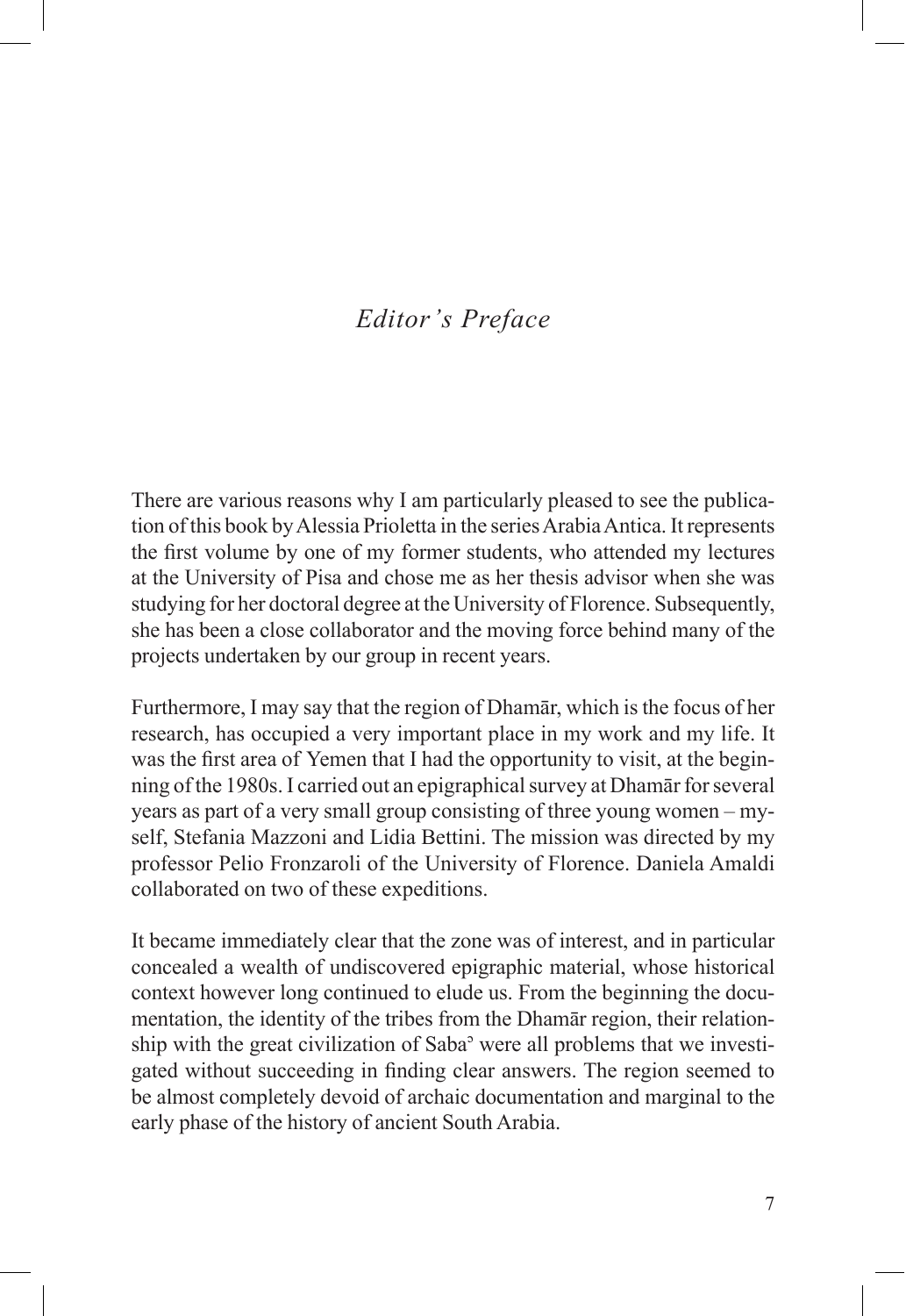Among the projects that I have directed in recent years, the cataloguing of the vast corpus of inscriptions conserved in the museums of Yemen as part of the CASIS project has without doubt yielding some of the most interesting and in some ways unexpected results. The two museums in Dhamar and the museum in Baynūn have provided us with an abundance of historical documentation that has led to a new and better understanding of the history of the region.

To the epigraphic sources stored in museums we soon added other inscriptions more recently brought to light in the region through the dedicated and extremely competent efforts of Khaldūn Nu<sup>c</sup>mān, material that has been studied and published by him in his doctoral thesis in the University of Pisa.

For the first time therefore it is possible to retrace, over the entire, long course of the history of ancient South Arabia, the political and cultural contribution of the populations dwelling on the high plateau of southern Yemen. This will prove crucial to our understanding of the complex civilizations of the region (in particular the relationship between the kingdoms of Saba<sup>3</sup> and Qataban), a region which in geographic terms formed a bridge between the desert and the ocean, between the caravan routes and the maritime trade.

The book by Alessia Prioletta provides a comprehensive overview of the region and concrete evidence of the progress that has been made in our knowledge of its history and languages.

*Alessandra Avanzini*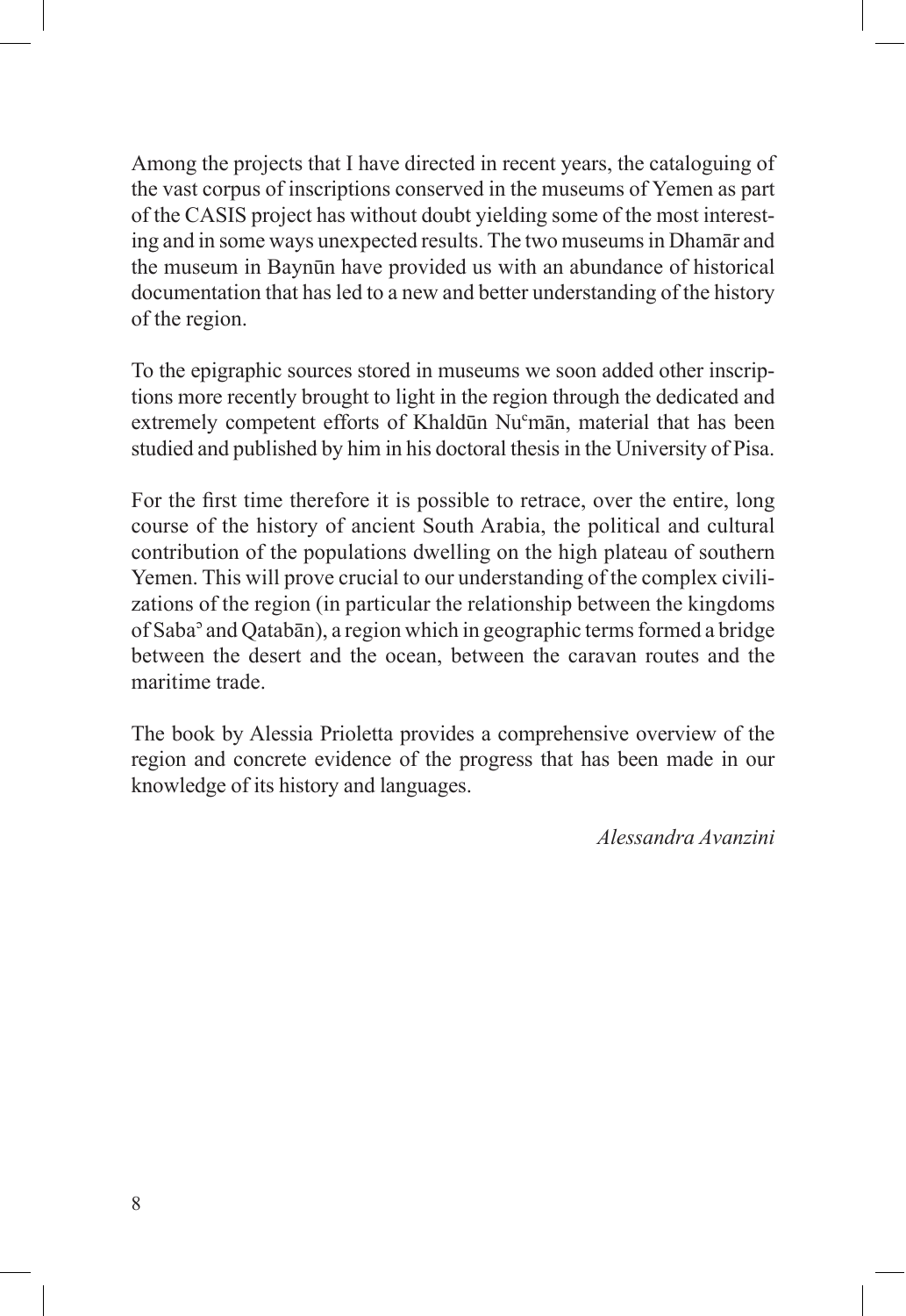## ACKNOWLEDGMENTS

I wish to thank first of all Prof. Alessandra Avanzini, who gave me the opportunity to work in Yemen and study this splendid material. I also thank her for the advice, encouragement and confidence she gave me during the long preparation of this volume. I am very grateful to Prof. Christian Robin, who offered to read and comment on these pages, giving me numerous and challenging insights. I am indebted to Khaldūn Nu<sup>c</sup>mān, a generous friend and colleague who shared with me his epigraphic material and his great knowledge of the region of Dhamar.

I thank the Yemeni authorities for their cooperation during the cataloguing work: the GOAM, the University of Dhamār, Prof. Yūsuf 'Abdallāh, 'Amīda Shu'lān, Ahmad al-'Uzayzī, 'Ali al-Sabanānī and Muhammad al-Shari<sup>c</sup>; my friends and colleagues in Pisa for their daily support, Jérémie Schiettecatte for providing me with his maps, and Megan Donovan for the English revisions.

Finally, I would like to express my gratitude to Alessandra Lombardi, the copy-editor for this book, for her competent work, suggestions and patience.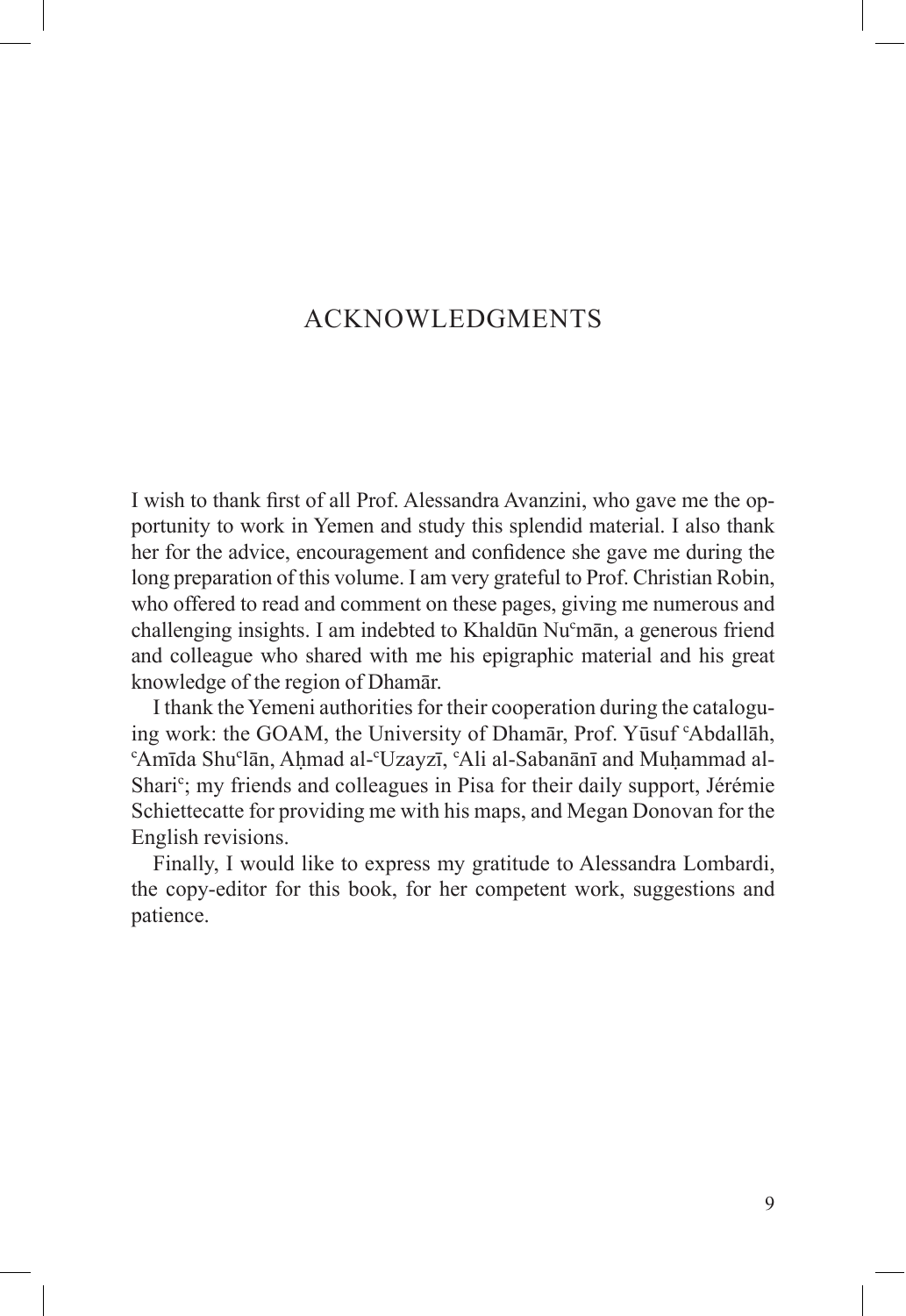#### ABBREVIATIONS AND SYMBOLS

#### **LANGUAGES**

| Ar.        | Arabic                |
|------------|-----------------------|
| <b>ASA</b> | Ancient South Arabian |
| Can.       | Canaanite             |
| <b>HAD</b> | Hadramitic            |
| MIN        | Minaic                |
| <b>OAT</b> | Qatabanic             |
| <b>SAB</b> | Sabaic                |
| <b>SEM</b> | Semitic               |
|            |                       |

#### LINGUISTIC TERMS

| $\overline{0}$                | base stem of the verb      |  |
|-------------------------------|----------------------------|--|
| $\mathbf{0}$                  | unaugmented derived stem   |  |
|                               | of the verb                |  |
| H                             | causative stem of the verb |  |
| neg.                          | negative particle          |  |
| $T_{1}$                       | t-derived stem of the verb |  |
| (reflexive of the $01$ stem)  |                            |  |
| $T_{2}$                       | t-derived stem of the verb |  |
| (reflexive of the $0$ , stem) |                            |  |

#### PROPER NAMES

| Him         | era of Himyar |
|-------------|---------------|
| e           | epithet       |
| $\mathbf f$ | feminine name |
| g           | god           |
|             | lineage       |

| m  | masculine name  |
|----|-----------------|
| n  | nisbe           |
| p  | patronymic      |
| sb | sacred building |
| tp | toponym         |
| fr | tribe           |

#### **SYMBOLS**

| $\left( \right)$ | uncertain reading                    |
|------------------|--------------------------------------|
| П                | restored lacuna                      |
|                  | $[.]$ , $[ \dots]$ unrestored lacuna |
| $<$ $>$          | added omitted text                   |
| $\{\}$           | deletion                             |
| * *              | emendation                           |
| (1)              | r <sub>nonion</sub>                  |

- (( )) variant<br>  $-$  broken word
- 
- clitic<br>| word separator
- turn side  $\rightarrow$

#### MEASURES

| D         | diameter      |
|-----------|---------------|
| H         | height        |
| LΗ        | letter height |
| <b>TH</b> | thickness     |
| W         | width         |
|           |               |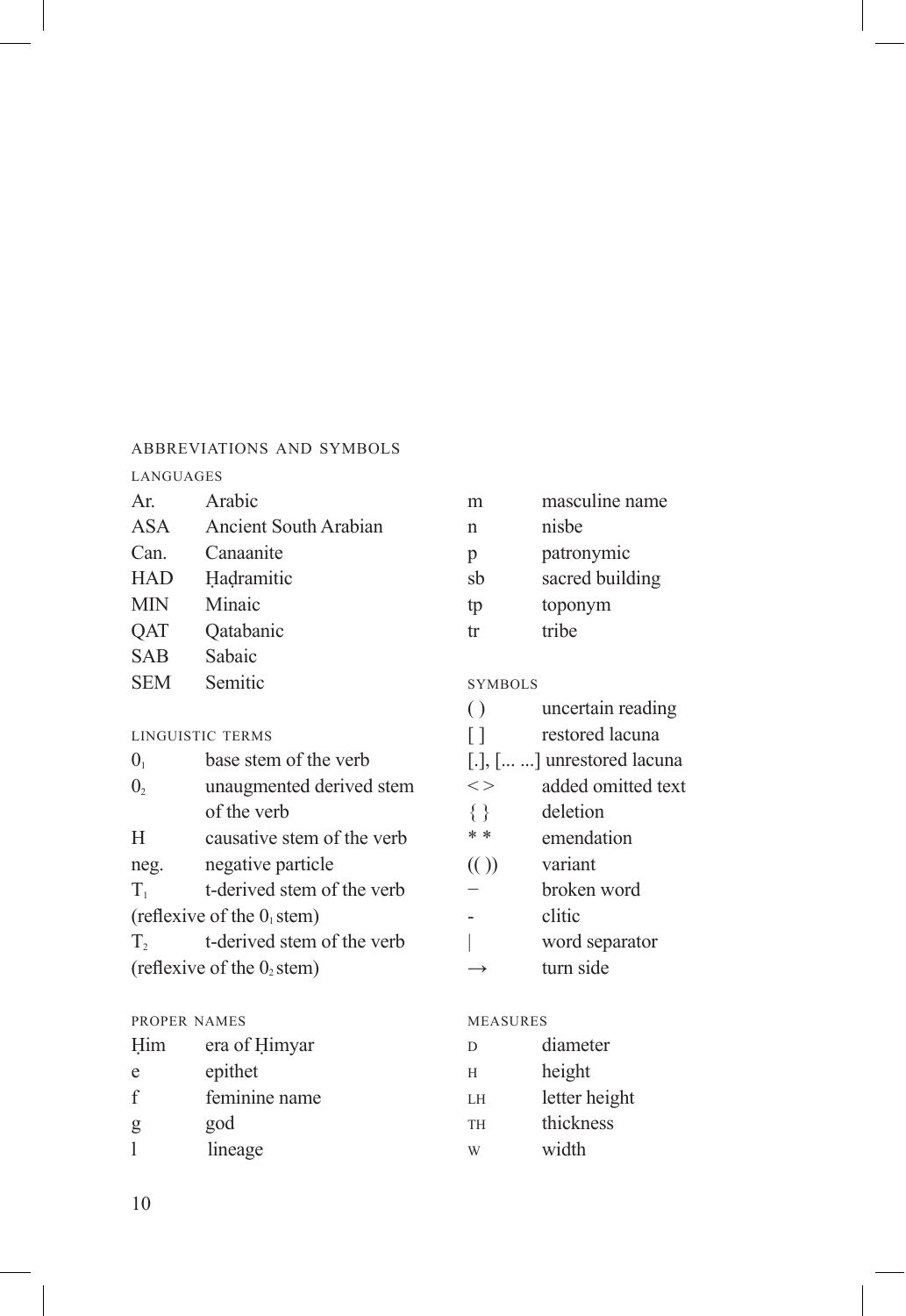### FOREWORD

#### *Project CASIS*

This volume examines the epigraphic collections preserved in the three museums of the governorate of Dhamar: the Museum of Baynun (BynM), the Regional Museum of Dhamār (DhM), and the Museum of the University of Dhamār (ThUM).

The corpus includes 235 inscriptions: the most numerous collection is that of the Regional Museum (116 inscriptions), followed by the Museum of Baynūn (89) and the University Museum  $(30)^1$ 

The Museums of Dhamar were inventoried within a cooperation project between Italy and Yemen called CASIS (Cataloguing and Fruition of South Arabian Inscriptions through an IT Support).2

Comprised of Italian and Yemeni researchers, the first cataloguing campaign was held in November 2007, when the entire collection of each mu-

<sup>&</sup>lt;sup>1</sup> Some very small fragments of a few signs have not been included in this catalogue but are consultable on the DASI website (http://dasi.humnet.unipi.it/).

<sup>2</sup> CASIS was part of the projects approved by the Italian Ministry of Foreign Affairs (MAE) within the Executive Programme of Scientific and Technological Cooperation between Italy and Yemen during 2006-2009 and was funded by the Italian Ministry for University and Research (MIUR) from 2007 to 2010. The project was based on a cooperation agreement signed by the University of Pisa, the Ministry for University and Research of Yemen and the General Organization for Antiquities and Museums of Yemen (GOAM). The scientific coordinators of the projects were Alessandra Avanzini, Yūsuf "Abdallāh and "Amīda Shu"lān. Extensive information on the activities and results of CASIS may be found on the Arabia Antica website under the subheading "Epigraphy/ Past projects/CASIS" (http://arabiantica.humnet.unipi.it/).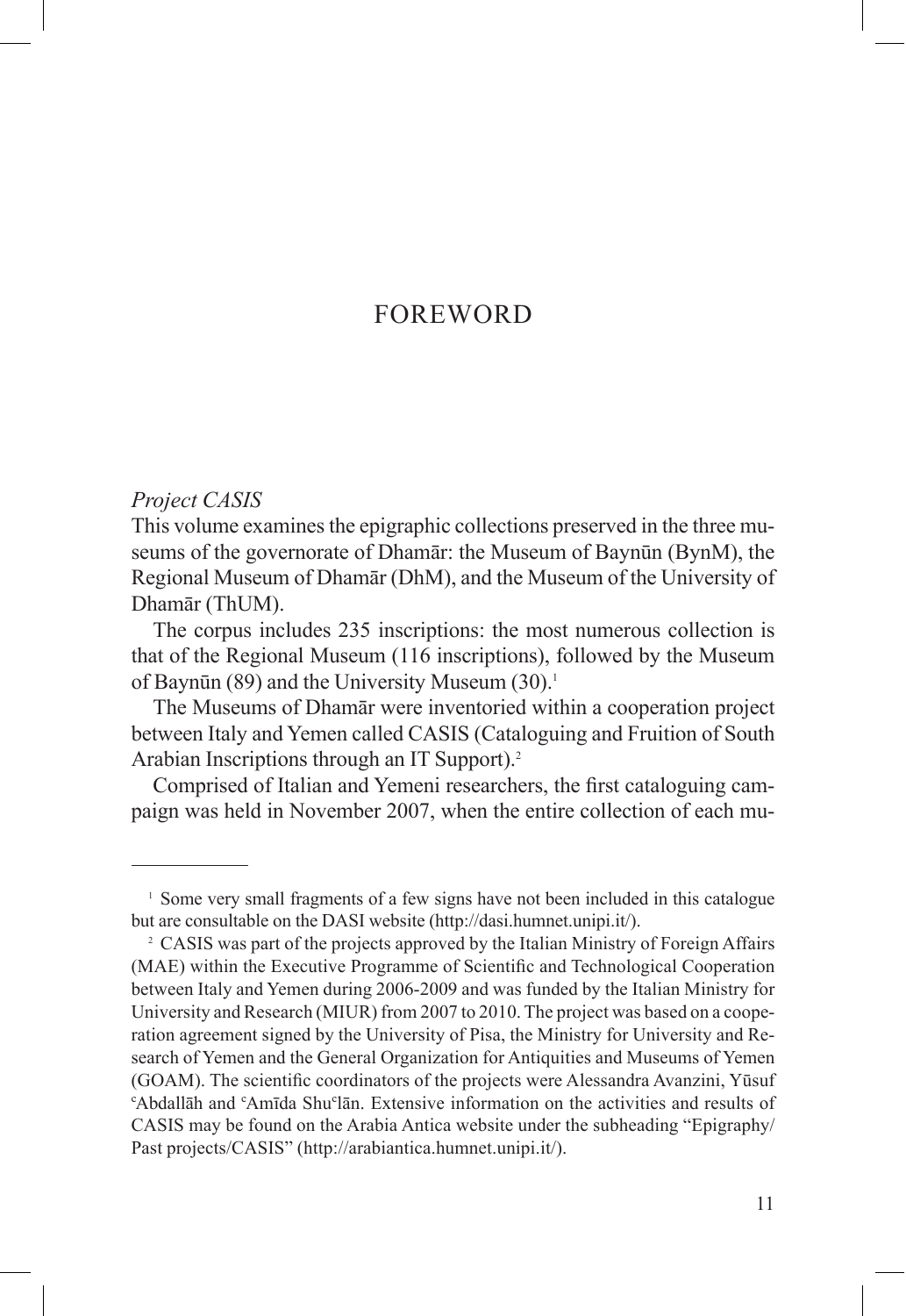seum was photographed and catalogued.<sup>3</sup> In 2008, the inscriptions were published in the "Corpus of South Arabian Inscriptions from the Yemeni Museums" section of the CSAI database.<sup>4</sup> In July 2009, the CASIS team returned to the museums of Dhamar to catalogue the newly acquired inscriptions and re-photograph some of the old ones.<sup>5</sup>

The collection of bronze objects in the Museum of Bayn $\bar{u}$ n – a collection that includes two inscribed objects republished in this catalogue as well as number of anepigraphic artefacts – was brought to Pisa in 2008 and restored by Gianluca Buonomini of the Department of Historical Sciences of the Ancient World of the University of Pisa. The collection was later shown in an exhibition held in Pisa (May-June 2009) and at the National Museum of  $San<sup>c</sup>ā<sup>o</sup> (July-August 2009).<sup>6</sup>$ 

#### *Organization and edition criteria of the texts*

The three museum collections are presented separately and all objects are labelled according to a progressive numbering system. Within each museum collection, a subdivision according to textual typology was adopted, and the main categories designating these inscriptions are "Construction inscriptions" and "Dedicatory inscriptions". The Regional Museum has a single inscription that, for its particular type, is classified as a "Commemorative inscription". Many fragmentary inscriptions, often problematical to classify, were ultimately designated as "Minor fragments of uncertain typology". Inscriptions that contain only names, including funerary stelae with the name of the object and author, are categorized as "Onomastics" in each museum collection. In this category, items are presented according to the

<sup>&</sup>lt;sup>3</sup> The 2007 team was comprised of Alessia Prioletta (University of Pisa), Ekaterina Gushchina (University of Pisa), Muhammad al-Hāj (University of Şan<sup>c</sup>ā<sup>3</sup>), <sup>c</sup>Abdallāh Makyāsh (University of Aden), Khaldūn Nu<sup>c</sup>mān (University of Dhamār), Salāh al-Husaynī (GOAM) and <sup>c</sup>Abdulhakīm Qāyd (GOAM). The inscriptions were photographed by Şalāḥ al-Ḥusaynī.

<sup>4</sup> CSAI (Corpus of South Arabian Inscriptions; http://csai.humnet.unipi.it/). From September 2013, CSAI has been incorporated into the new database DASI (Digital Archive for the Study of pre-Islamic Arabian Inscriptions), a website that will include the whole epigraphic corpus from the pre-Islamic Arabian peninsula (http://dasi.humnet.unipi.it/).

<sup>&</sup>lt;sup>5</sup> In 2009, Alessia Prioletta, Gianluca Buonomini and Khaldūn Nu<sup>c</sup>mān worked in the museums; during that campaign, the pieces were photographed by Gianluca Buonomini.

<sup>6</sup> A catalogue of the bronze collection has also been published (Avanzini 2009 a).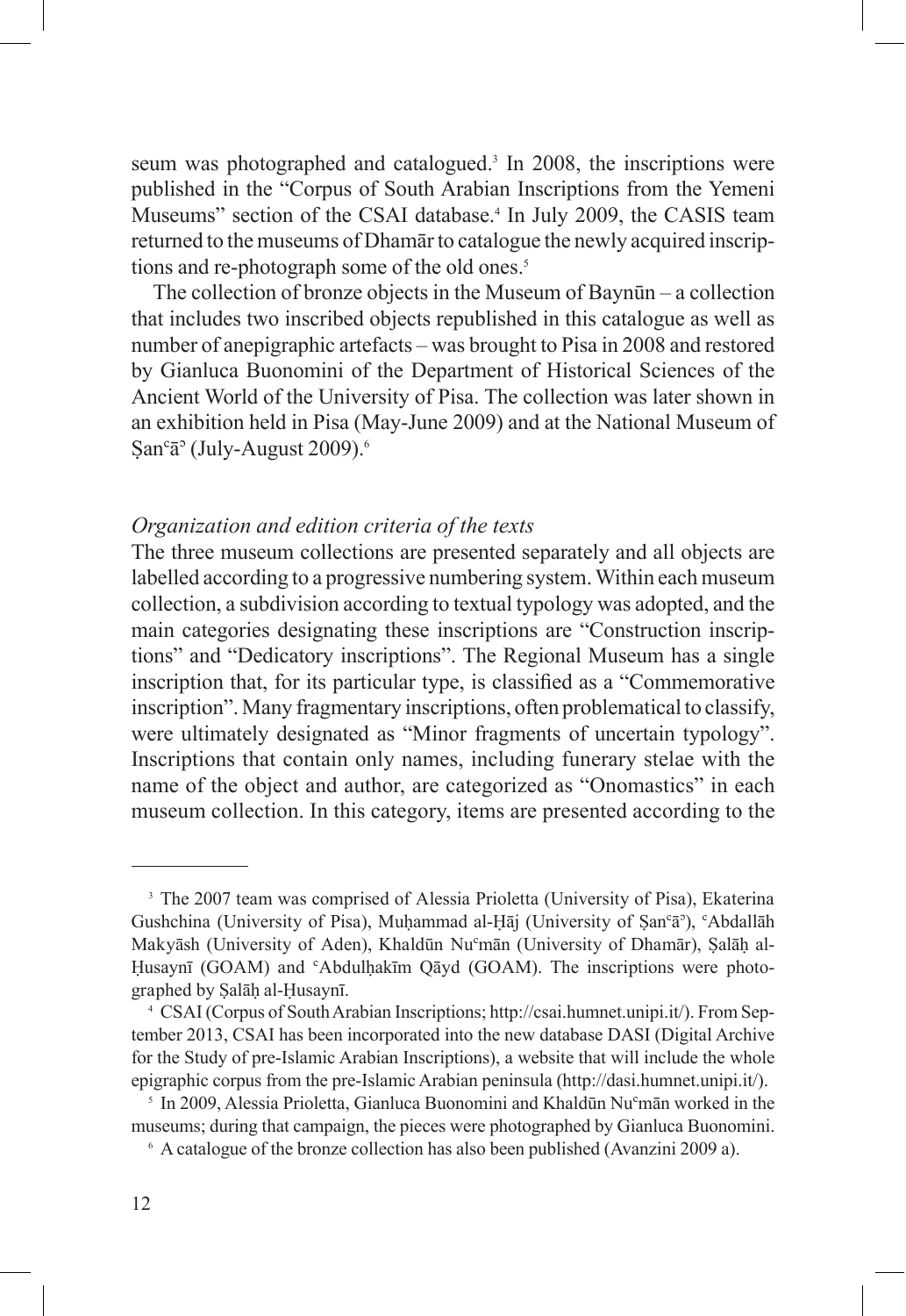type of artefact and in a sequence that generally includes stones, slabs, incense burners, stelae, etc. Some special groups of artefacts, such as the Regional Museum of Dhamār's "Inscribed bronze objects" and "Inscribed pottery vessels and figurines," are collected together regardless of their textual typology.

The editing criteria by which the inscriptions are presented generally follow those adopted in the CSAI edition and later revised for the edition on the new DASI website. Each inscription's subsidiary information is included in a caption listing its bibliographical and concordance reference (if any), language, provenance, and object measures.

With regard to language, the dedicatory inscriptions in non-Sabaic language that are conserved in both the Museum of Baynun and the Regional Museum of Dhamār were gathered in specific sub-chapters. Most of the inscriptions in the museums of Dhamar come from either Himyarite or Sabaean sites, and are therefore written in Sabaic. In this case, the inscriptions were divided according to the Sabaic linguistic chronology, which includes the following subdivisions: early Sabaic, middle Sabaic and late Sabaic. As for the middle Sabaic, an additional subdivision was adopted, whenever possible, on the basis of internal textual data or of the provenance of the item: southern middle Sabaic (for inscriptions that originate from the southern Yemen plateau); central middle Sabaic (inscriptions from central areas of Saba<sup>3</sup>, from the northern plateau and from some sites of the Jawf); and middle Sabaic (when no sub-categorisation was possible).

The use of palaeography was mainly limited to a general description of the graphic style and rarely used as a dating tool, following, depending on the chronological period and the type of documentation, the lines employed in the groundbreaking studies by J. Pirenne,<sup>7</sup> and, especially for Qatabanic documentation, those by A. Avanzini.<sup>8</sup>

In most cases, proper names have remained unvocalized in translation, with the exception of names well known in the Arabic tradition (particularly for the Himvarite kings) or names whose vocalization has become common among scholars, such as those of the important tribes and cities.

The edition of the epigraphic collections of the three museums is preceded by a general presentation of the material. Since most of the inscriptions

<sup>7</sup> Pirenne 1956.

<sup>8</sup> Avanzini 2004.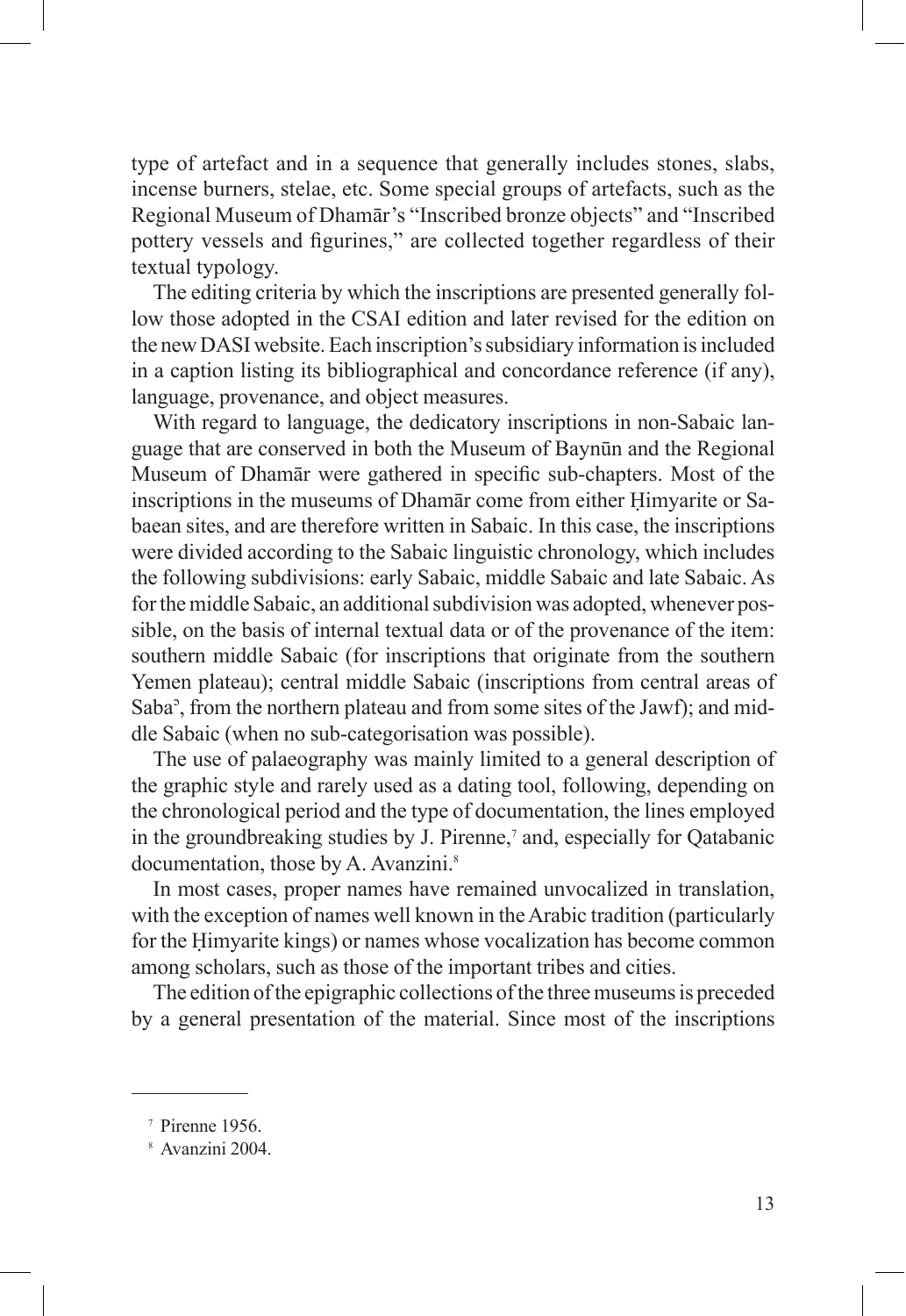preserved in these museums are sourced locally, and, in consideration of the huge amount of new historical, linguistic, and cultural information provided by these texts, a more in-depth study has been devoted to the inscriptions from Dhamar so as to draw attention to the importance and novelty of this documentation. Together with the discoveries made in recent years throughout the region, the inscriptions preserved in these museums highlight an area that in antiquity was extraordinarily vital and varied, often playing a crucial role in the destinies of the different South Arabian kingdoms and whose careful understanding can significantly enhance our knowledge of pre-Islamic South Arabia.



Map of Ancient South Arabia.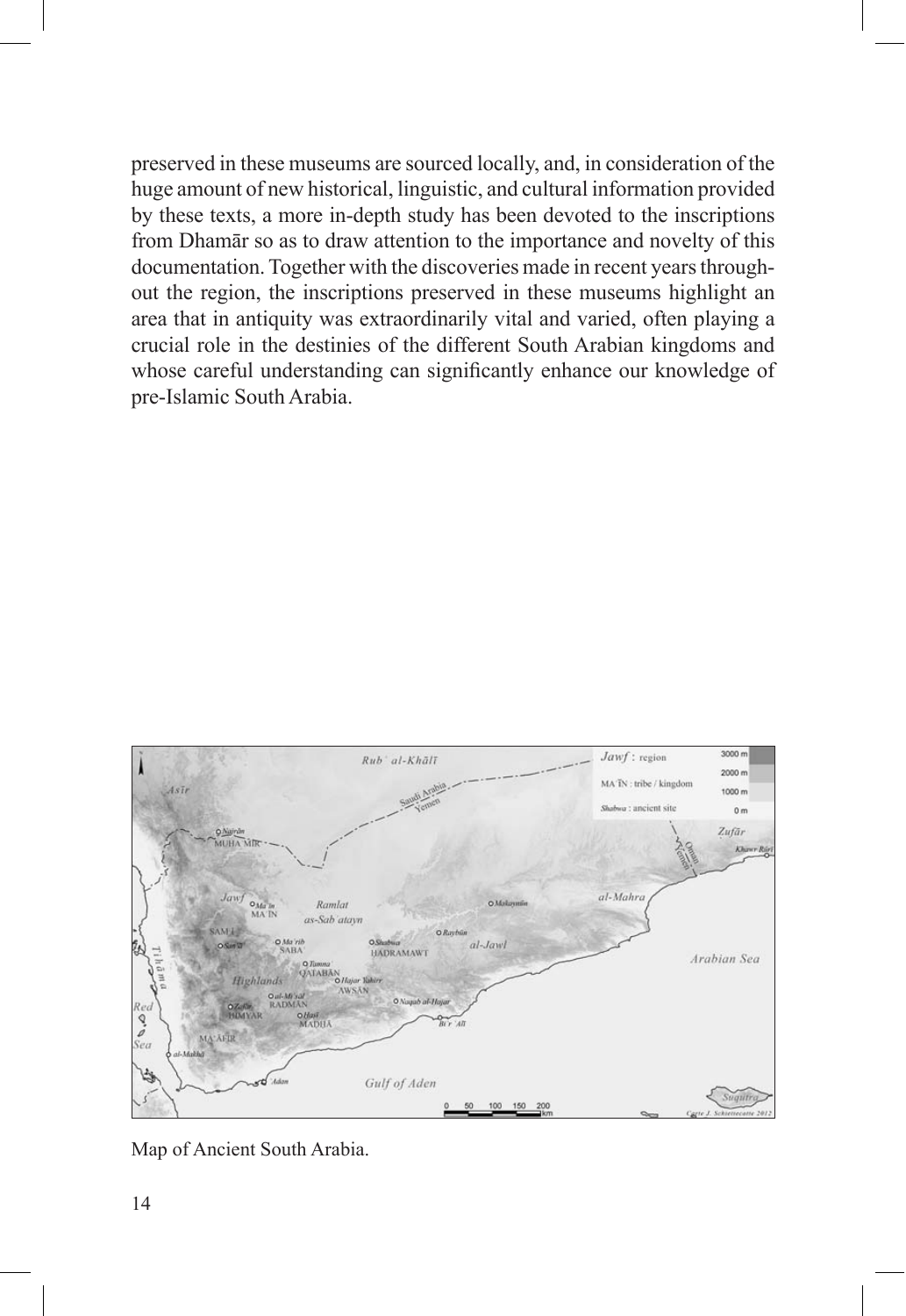### **INTRODUCTION**

### **I INSCRIPTIONS FROM THE REGION OF DHAMĀR**

PREVIOUS STUDIES AND FIELD RESEARCH

The Dhamar governorate,<sup>1</sup> which takes its name from its capital and largest city, lies in the middle of the Yemen plateau, between the governorates of  $San<sup>c</sup>ā<sup>o</sup>$ , to the north, and Ibb, to the south. Extending towards the northern and southern boundaries of the governorate, the great plain of  $O\bar{a}^c$  Jahrān occupied the central part of the region. Topographically, the governorate boasts numerous volcanic mountains such as the Jabal al-Lasī and Jabal Isbīl, as well as the mountains of Dūrān, "Utma, and Ūsāb.

As a result of the number of ancient pre-Islamic sites discovered, the areas most historically significant for the purposes of our research are the district of Jahrān (Dāf, Ma<sup>c</sup>bar) occupying the north-central part of the governorate, the largest district of al-Hadā<sup>3</sup> (Yakār, Būsān, Baynūn, al-<sup>c</sup>Aqm, Hammat al-Qā<sup>c</sup>, Kawmān, Madīnat al-Ahjur) to the east, and Dūrān Anis (Dūrān, "Āthayn, Madhāb) to the west. In the southern sector, the most important areas are the Dhamar district (with Dhamar, Hirran, Rakhama), <sup>c</sup>Ans, an area even further south (Masna<sup>c</sup>at Mariya, Afq), and finally, in the eastern province is Mayfa<sup>c</sup>at <sup>c</sup>Ans (al-Aqmar, Kharibat al-Ahjur, Hakir, Hammat Dhiyāb, Sanabān, Hammat ad-Dab<sup>c</sup>, Jarf an-Nu°īmīya).

<sup>&</sup>lt;sup>1</sup> Henceforth mostly referred to as the "region of Dhamar".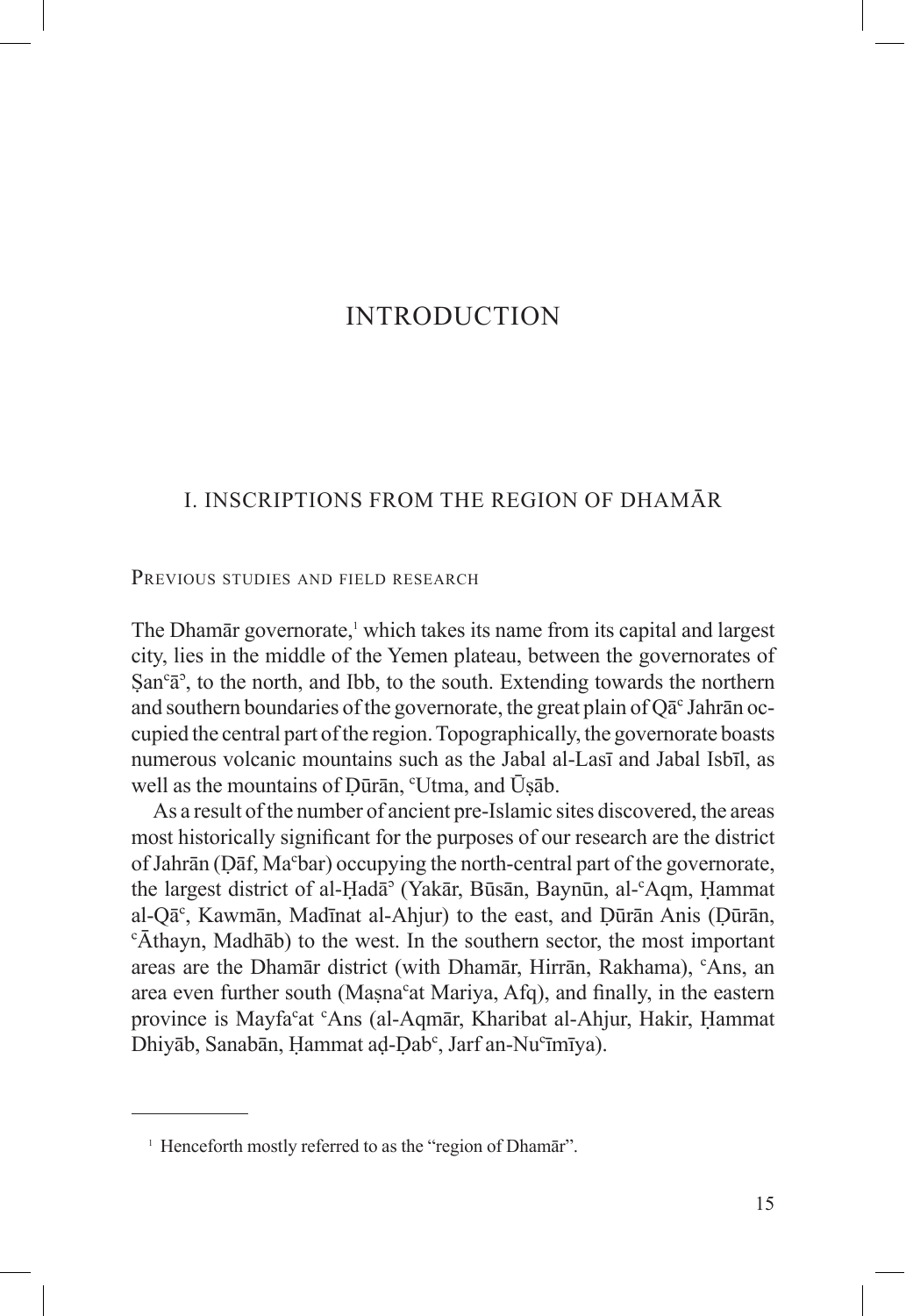The territory of Dhamar was densely inhabited since the highest antiquity. Between 1994 and 2002, the Dhamar Survey Project, a research project conducted by the University of Chicago's Oriental Institute reviewed about 400 sites dating from the Neolithic to the Islamic period. Of these sites, there were approximately 50 dating from the Bronze Age – one of the best examples being that of Hammat al-Q $\bar{a}^{c2}$  – that have helped to fill the "virtual demographic vacuum" that seemed to have preceded the birth of the Ancient South Arabian civilization.3 Additionally, these studies have shown that large sedentary sites located in the hilltops continuously occupied the highlands around Dhamar from the  $3<sup>rd</sup>$  millennium until the end of the  $1<sup>st</sup>$  millennium BC.

However, a number of changes are evident in the settlements dating from the  $1<sup>st</sup>$  c. BC. Firstly, many of these sites moved away towards lower slopes in order to be closer to the region's large, cultivated fields that were a result of a highly effective network of dams. Secondly, from an architectural point of view, it was during this period that the typical architecture of the "tower houses" began to emerge. And, lastly, from the  $1<sup>st</sup>$  c. BC the buildings more frequently became embellished with decorations carved in not only the local style, but also styles that were clearly inspired by external cultures, the Greco-Roman world in particular. From a historical standpoint, it is particularly important to note that T. J. Wilkinson considered these innovations in relation to the rise of Himyar and the formation of the Himyarite confederation. These changes can be linked to other important cultural innovations that, as will be seen, involved the populations of the region during that historical period.

The monumental Ancient South Arabian ruins of the region also stirred the imagination of the  $10<sup>th</sup>$  c. versatile Arabic scholar al-Hamdānī, who saw them as the product of an advanced civilization and culture. Among the sites of the Dhamar region, al-Hamdani considers Baynun to be among the wonders of the ancient Yemen, noting that it is "a great settlement, full of wonders". Al-Hamdānī goes on to mention other places like Afīq, Hakir, Adru<sup>c</sup>a, Madīnat al-Ahjur, <sup>c</sup>Utma.<sup>4</sup>

At the end of 1800, the first epigraphic documents from the region of Dhamār become known and were collected by E. Glaser, the last of the great

<sup>&</sup>lt;sup>2</sup> On this site, and for an exhaustive bibliography of studies devoted to the Bronze Age in this region, see Schiettecatte 2011: 248-250.

<sup>3</sup> Cf. Wilkinson 2005: 5-14.

<sup>4</sup> Cf. Faris 1938: 40, 55-56.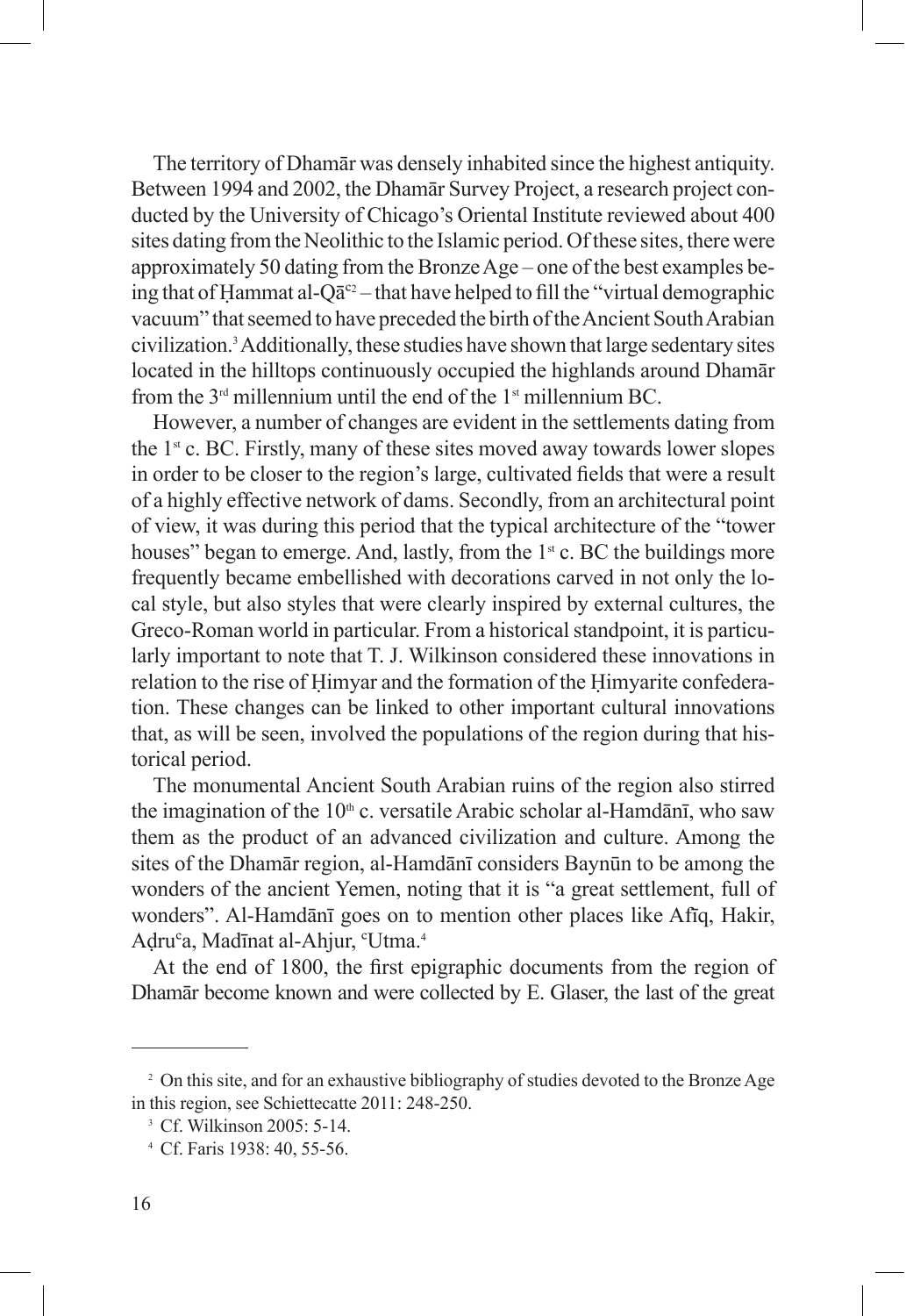pioneers of South Arabian epigraphy. During the last of his four expeditions in Yemen (1892-1894), the Austrian explored the road that leads from  $\text{San}^c \bar{a}^{\text{S}}$  to Aden, and then visited the area of Ma<sup>c</sup>bar and Dhamār.<sup>5</sup> The inscriptions found in the area were published in the collections of CIH and RES, publications promoted by the Académie des Inscriptions et Belles Lettres in Paris.<sup>6</sup> However, it was not until the sixth and seventh volume of the Sammlung Eduard Glaser were published that more information about the important inscriptions copied by Glaser in Būsān, Madīnat al-Ahjur, and especially Baynūn became available.<sup>7</sup>

Following the excursions of German explorers such as C. Rathjen during the 1930s,<sup>8</sup> the region was once again visited when the explorations and epigraphic missions started up again in the 1960s, when P.A. Griaznevič visited numerous sites in the Dhamar region during his trip of  $1966-67$ .<sup>9</sup>

During M. al-Iryani and A. Parrinello's visit to the site of Masna<sup>c</sup>at Mariya, the famous  $4<sup>th</sup>$  c. AD inscription was discovered engraved on a rock along the road that leads to the top of the mountain, where the site is located.<sup>10</sup> On that occasion, the inscriptions reused in the modern village of Māriya, located below the site, were also photographed.<sup>11</sup>

<sup>7</sup> Gl 1591-1592 (al-Ahjur), Gl 1593-1596 (registered as coming from Būsān, but found at Nūna by Kh. Nu<sup>c</sup>mān: Kh-Nūna 1A); Gl 1536-1543 (Baynūn). In 1952 A. F. L. Beeston published another interesting inscription from Baynūn that is conserved at the Archaeological Museum of Istanbul (Ist 7630=Gl 1544).

 $\degree$  Cf. Rathiens 1953, specifically pp. 111-130.

 $9$  Gr 29-34 (Dhamār), Gr 40-44 (Hakir), Gr 45-47 (Hammat Dhiyāb); see Južnaja Aravija 1978.

<sup>10</sup> Al-Irvānī and Garbini 1970: 405-408. The inscription was then restudied, with the initials DJE 25, by Müller (1978: 137-148). The site of Masna<sup>c</sup>at Māriya has been the object of multiple survey campaigns conducted by K. Lewis and L. Khalidi, who highlighted the continuity of occupation of the site, from the Neolithic to the Himyarite periods (Lewis and Khalidi 2005: 215-230). The inscriptions from Masna<sup>c</sup>at Māriya belonging to the tribe of Muhaqra<sup>3</sup>um have been collected and studied by Ch. Robin (2006: 104-107).<br><sup>11</sup> Moretti 1-7 (Moretti 1971: 119-122).

<sup>5</sup> Weber 1909: 5-32; Werdrecker 1939: 20f.

<sup>6</sup> Glaser copied some of the following inscriptions, which were seen few years before by Siegfried Langer in his trip of 1882: CIH 40 (Madhab), CIH 41-45 (Daf), CIH 46 (Yakār), CIH 47 (al-Wasṭā) and CIH 48 (Ma<sup>c</sup>bar). Other inscriptions from Dhamār are Gl 807=Gl 1044=CIH 569 (copied by Glaser), CIH 662 (seen by G. Beneyton), as well as Gl 801=RES 3639 and Gl 804=RES 3640. See also the two inscriptions from this site published in Mordtmann and Mittwoch 1931: 174 (no. 149) and 175-181 (CIH 448).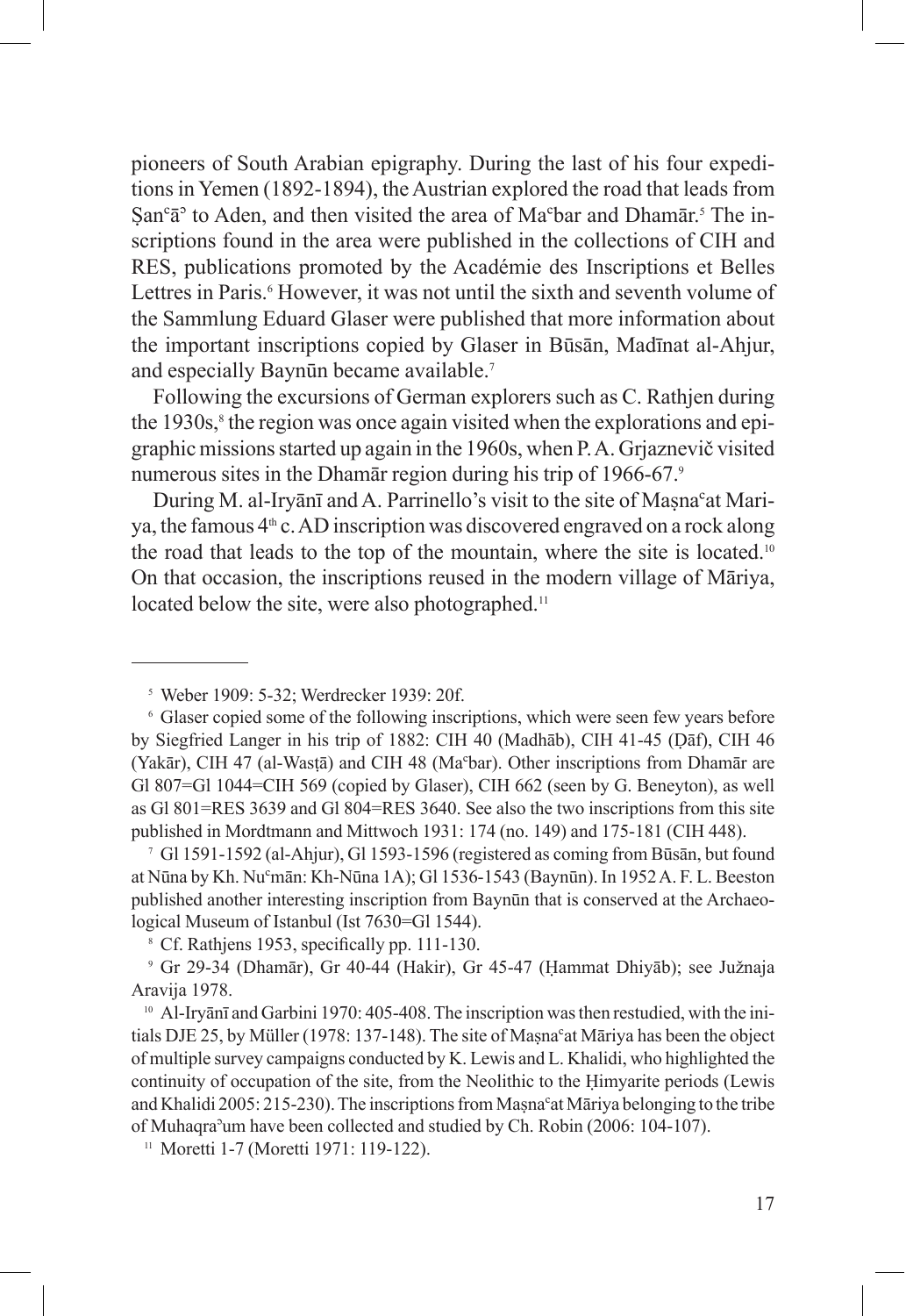Meanwhile, G. Garbini visited the site of Hakir, where the city walls were found partially preserved. And reused as a lintel in a private house, the inscription CIH 448, which Glaser had described and that was also seen by the German H. Burchardt in one of his travels to Yemen in the early 1900s. In addition to five other inscriptions, Garbini's visit to Hakir also led to the discovery of a fragment that constituted the right segment of CIH 448.12

The German Mission to Yemen that included W. Radt, W. Diem, and W. Müller organized a campaign in October 1970 and visited numerous sites of the Yemeni plateau, such as Masna<sup>c</sup>at Māriya and Baynūn. They described the ancient town of Baynūn as perched on a rocky outcrop, with two rock tunnels and an impressive irrigation system that is still visible in the valley below of Numāra, a site that retains the same name of the ancient valley mentioned in the tunnel inscriptions.<sup>13</sup>

Impressed by the ruins of Baynūn's sophisticated water management and irrigation system, J. Pirenne visited the site in 1978 and found some rather interesting inscriptions and fragments of artefacts.14

<sup>13</sup> Radt 1971: 253-293, specifically 279-289. Of note are the maps of Masna<sup>c</sup>at Māriya and Baynūn, as well as numerous photos of the two sites. For his part, W. Müller is so impressed by the magnificent ruins of Baynūn he recited an old saying for them, stating "once you see Baynūn, you will forget Azhāl (i.e.  $\text{San}^c\bar{a}$ ) and Zafār, and, because of the splendour of its magnificence, the night will appear you as bright as the day" (W. Müller 1973: 150-161, in particular p. 159). In this study, the splendid *æÃr*-stela with bucranium YM 383=DJE AfO 7 is also reproduced (fig. 12).

<sup>14</sup> Pir Baynūn 1-3 (Pirenne 1987: 99-112). The inscription Pir Baynūn 1, a boustrophedic fragment published as coming from Baynūn, was found in the modern village of Māriya by Nu<sup>c</sup>mān. His new reading testifies that, in addition to the god <sup>c</sup>Athtar dhu-*S'm<sup>c</sup>n*, the text contains the invocation to the god <sup>c</sup>Athtar dhu-*Tmm*. The two main deities of Masna<sup>c</sup>at Māriya are then attested since the earliest period, reflecting an exceptional continuity of this cult, as well as the occupation of the site. Pir Baynun 3 is dated to 420 of the era of Himyar and mentions the ancient name of the site,  $Bynn$ . In this study, Pirenne once again reproduces the sketch of the plan of Baynūn made by Radt.

 $12$  Hakir 1-6 (Garbini 1971 a: 303-311). Some of these epigraphs had already been discovered by Grjaznevič: Gr  $40$ (=Hakir 2), Gr  $42$ (=Hakir 6). In 1975, on his way back from the visit to the site of al-Mi°sal, in the hills of Hammat ad-Dab°, near Sanaban, A. Jamme discovered a rock inscription commissioned by an individual who referred to himself as an "inhabitant of the town of Hakir" (Ja 3199=Nāji 1: hwr hgrn Hkrm; see Jamme 1988: 69f). The inscription has been restudied by Nu $^{\circ}$ man, who gave it a new translation and historical interpretation (Kh-Hammat ad-Dab<sup>c</sup> 19).